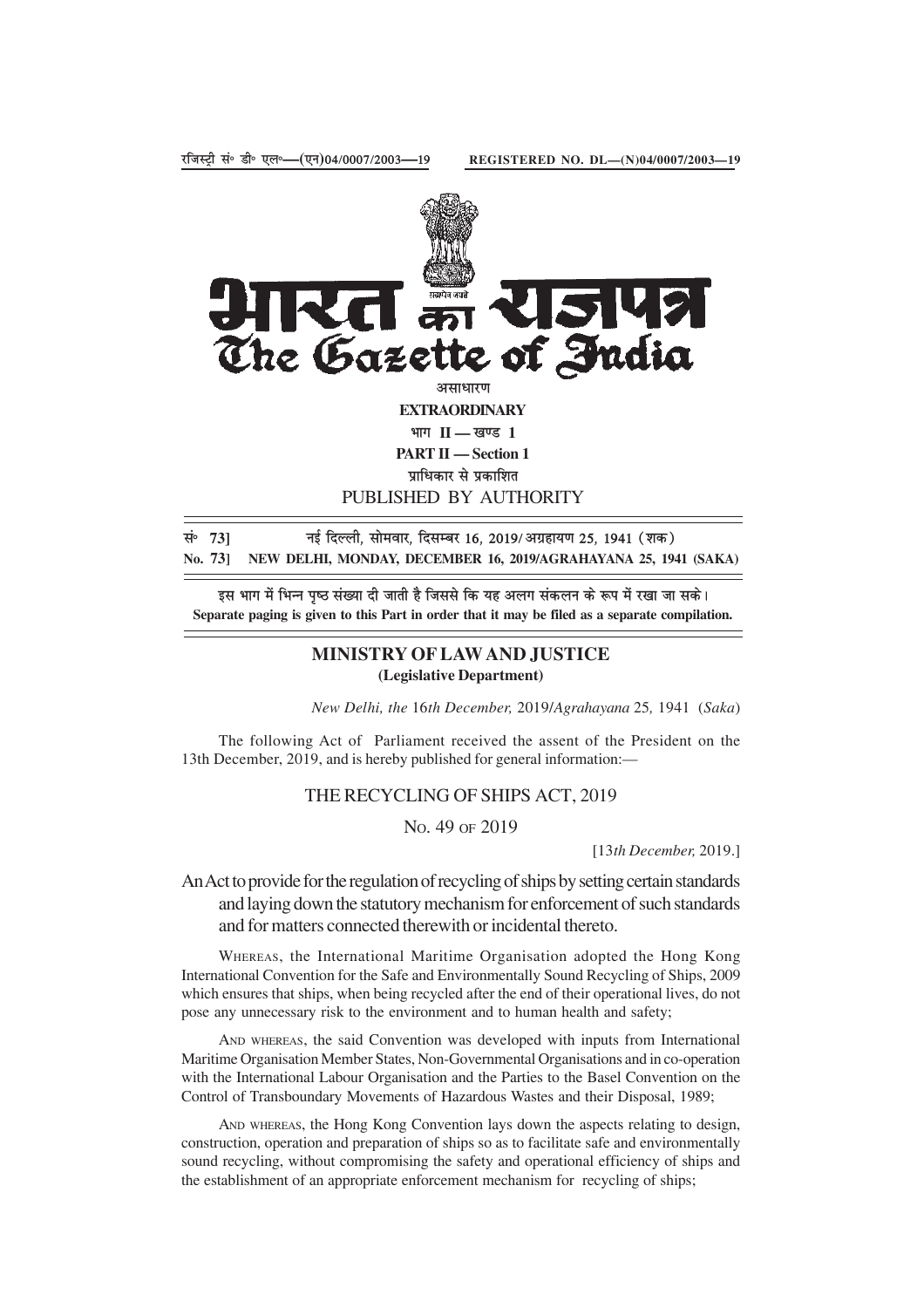AND WHEREAS, the said Convention contains the provisions which are not covered in the Ship-breaking Code (Revised), 2013 notified by the Government of India to regulate the recycling of ships in India;

AND WHEREAS, the said Convention lays down the multilateral framework to be followed internationally by countries which become a party to it;

AND WHEREAS, India, being a Member-State of the International Maritime Organisation, had participated in the said Convention and expressed views for the protection of environment and human health and safety during the process of recycling of ships;

AND WHEREAS, it is considered expedient to accede to the aforesaid Convention now and to have an appropriate legislation on issues relating to the recycling of ships.

BE it enacted by Parliament in the Seventieth Year of the Republic of India as follows:—

# CHAPTER I

# **PRELIMINARY**

Short title, commencement and application.

(*2*) It shall come into force on such date as the Central Government may, by notification in the Official Gazette, appoint and different dates may be appointed for different provisions of this Act and any reference in any such provision to the commencement of this Act shall

**1.** (*1*) This Act may be called the Recycling of Ships Act, 2019.

be construed as a reference to the coming into force of that provision.

(*3*) Unless otherwise expressly provided, the provisions of this Act shall apply to—

(*a*) any existing ship which is registered in India wherever it may be;

(*b*) any new ship which is required to be registered in India, wherever it may be;

(*c*) ships, other than those referred to in clauses (*a*) and (*b*), that enter a port, shipyard or off-shore terminal or a place in India or within the Exclusive Economic Zone or territorial waters of India or any marine areas adjacent thereto over which India has, or may have, exclusive jurisdiction with respect to control of pollution under the provisions of the Territorial Waters, Continental Shelf, Exclusive Economic Zone and Other Maritime Zones Act, 1976, or any other law for the time being in force;

80 of 1976.

(*d*) any warship, naval auxiliary or other ship owned or operated by an Administration and used on Government non-commercial service, and which is destined for recycling in a ship recycling facility operating in or within the territorial jurisdiction of India; and

(*e*) ship recycling facilities operating in India or within any area falling under the exclusive territorial jurisdiction of India.

Definitions.

**2.** (*1*) In this Act, unless the context otherwise requires,––

(*a*) "Administration" means the Government of the country whose flag the ship is entitled to fly, or under whose authority it is operating;

(*b*) "certificate of authorisation of ship recycling facility" means the certificate referred to in sub-section (*6*) of section 12;

(*c*) "certificate on inventory of hazardous materials" means the certificate referred to in section 8;

(*d*) "Competent Authority" means such Authority designated by the Central Government under section 4;

(*e*) "hazardous material" means any material or substance, which is liable to cause harm to human beings, other living creatures, plants, micro-organisms, property or the environment;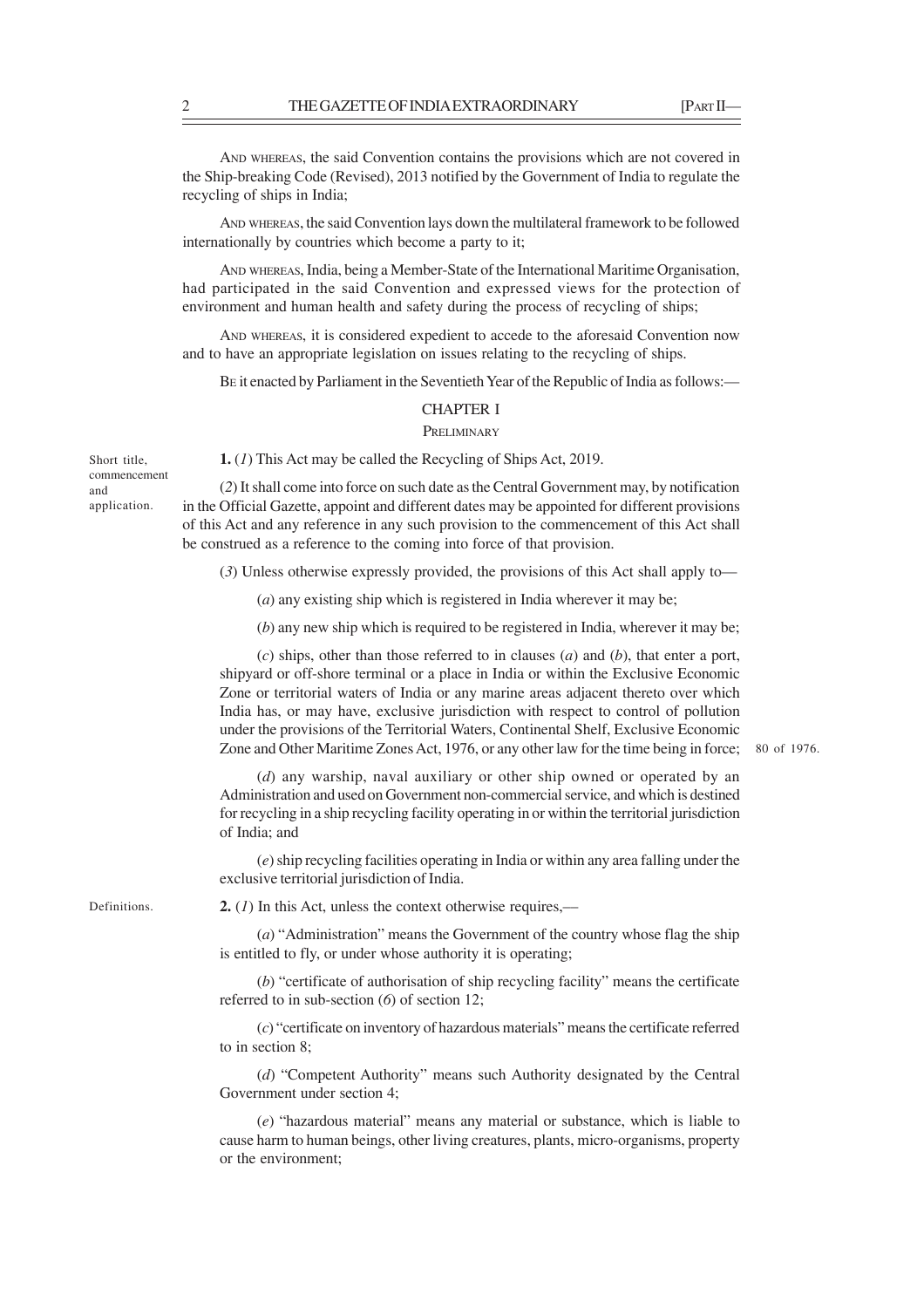(*f*) "National Authority" means such Authority designated by the Central Government under section 3;

(*g*) "notification" means a notification published in the Official Gazette and the expressions "notify" or "notified" shall be construed accordingly;

(*h*) "prescribed" means prescribed by rules made under this Act;

(*i*) "ready for recycling certificate" means the certificate referred to in section 16;

(*j*) "regulations" means the regulations made by the National Authority under this Act;

(*k*) "ship" means a vessel and floating structure of any type whatsoever operating or having operated in the marine environment and includes submersibles, floating craft, floating platforms, self-elevating platforms, the floating storage units, and the like;

(*l*) "ship owner" means––

(*i*) a person or an association of persons or body of individuals or a company registered as the owner of the ship;

(*ii*) any organisation or a person such as the Manager or the Bareboat Charterer, who has assumed the responsibility for operation of the ship from the owner of the ship;

(*iii*) a company, which is registered as operator and is operating a ship owned by the Government; or

(*iv*) a person or an association of persons or company owning the ship for a limited period pending its sale or handing over to a ship recycling facility;

(*m*) "Ship Recycler" means the owner of the ship recycling facility or any other organisation or person who has assumed the responsibility for operation of the ship recycling facility and who has agreed to take over all duties and responsibilities imposed by or under this Act;

(*n*) "ship recycling" means the activity of dismantling of a ship at a ship recycling facility in order to recover components and materials for reprocessing and reuse, while taking care of hazardous and other materials and includes associated operations such as storage, treatment of components and materials on site, but not their further processing or disposal in separate facilities;

(*o*) "ship recycling facility" means a defined area that is a site, yard or facility used for the recycling of ships and meets such requirements as may be specified by the regulations;

(*p*) "ship recycling plan" means a plan specific to a ship developed by the ship recycling facility to recycle such a ship in safe and environmentally sound manner;

(*q*) "statement of acceptance" means a statement of acceptance referred to in sub-section (*4*) of section 20;

(*r*) "statement of completion" means a statement of completion referred to in section 23;

44 of 1958.

(*s*) "Surveyor" means a Surveyor as defined under clause (*48*) of section 3 of the Merchant Shipping Act, 1958 or any other person or body of persons as may be notified by the Central Government;

(*t*) "worker" means a person employed, directly or by or through any agency (including a contractor) with or without the knowledge of the principal employer, whether for remuneration or not, in any ship recycling, or in cleaning any part of the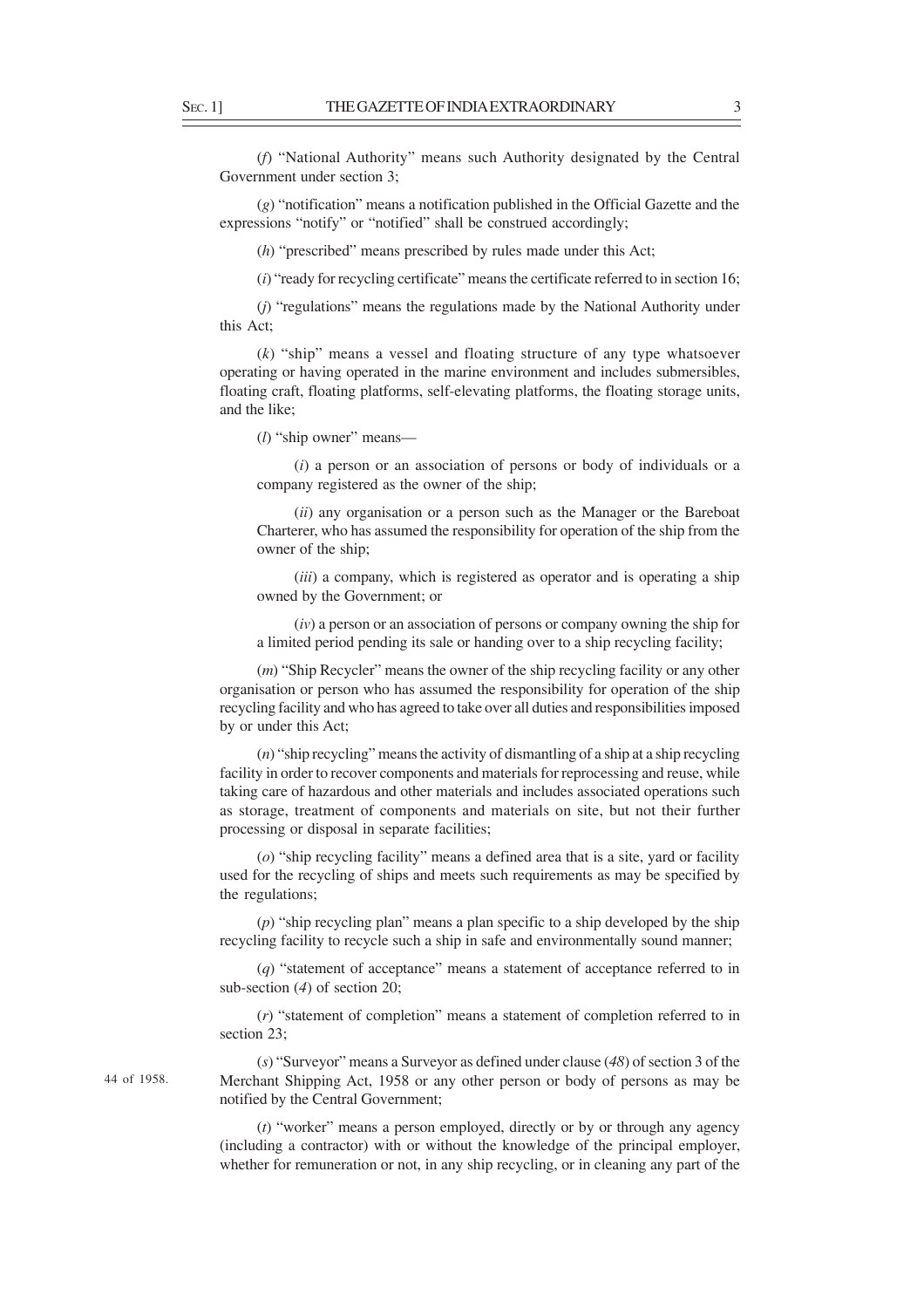machinery or premises used for ship recycling, or in any other kind of work incidental to, or connected with, the ship recycling, or the subject of the ship recycling but does not include any member of the armed forces of the Union.

(*2*) The words and expressions used and not defined in this Act but defined in the––

| $(i)$ Explosives Act, 1884;                                                                                       | 4 of 1884.  |
|-------------------------------------------------------------------------------------------------------------------|-------------|
| <i>(ii)</i> Inland Vessels Act, 1917;                                                                             | 1 of 1917.  |
| <i>(iii)</i> Petroleum Act, 1934;                                                                                 | 30 of 1934. |
| $(iv)$ Factories Act, 1948;                                                                                       | 63 of 1948. |
| $(v)$ Merchant Shipping Act, 1958;                                                                                | 44 of 1958. |
| $(vi)$ Atomic Energy Act, 1962;                                                                                   | 33 of 1962. |
| $(vii)$ Wildlife (Protection) Act, 1972;                                                                          | 53 of 1972. |
| <i>(viii)</i> Water <i>(Prevention and Control of Pollution)</i> Act, 1974;                                       | 6 of 1974.  |
| <i>(ix)</i> Territorial Waters, Continental Shelf, Exclusive Economic Zone and Other<br>Maritime Zones Act, 1976; | 80 of 1976. |
| $(x)$ Forest (Conservation) Act, 1980;                                                                            | 69 of 1980. |
| $(x_i)$ Air (Prevention and Control of Pollution) Act, 1981;                                                      | 14 of 1981. |
| ( <i>xii</i> ) Environment (Protection) Act, 1986,                                                                | 29 of 1986. |
|                                                                                                                   |             |

shall have the same meanings respectively assigned to them in those Acts.

## CHAPTER II

# AUTHORITIES UNDER THE ACT

**3.** The Central Government shall, by notification, designate an officer not below the rank of Joint Secretary to the Government of India as the National Authority, which shall administer, supervise and monitor all activities relating to ship recycling under this Act. **4.** The Central Government shall, by notification, designate an Authority to be called the Competent Authority, for performance of such duties within the geographical area or areas of expertise as may be prescribed. CHAPTER III REQUIREMENTS FOR SHIPS **5.** Nothing contained in this Chapter shall apply to— (*a*) any warship, naval auxiliary, or other ships owned or operated by the Government and used for Government non-commercial purpose; (*b*) ships of less than five hundred gross tonnage: Provided that the Central Government may notify appropriate measures, not impairing operations or operational capabilities of such ships to ensure, as far as practicable, that such ships act in a manner consistent with the provisions of this Act. **6.** (*1*) No ship shall instal or use such prohibited hazardous materials as may be notified by the Central Government: Provided that the Central Government may, by notification and for the reasons specified therein, exempt certain class or category of ships from the provisions of sub-section (*1*). (*2*) Every ship shall comply with such restrictions and conditions, as may be Designation of National Authority. Designation of Competent Authority. Nonapplication of provisions of this Chapter. Controls on hazardous materials.

prescribed.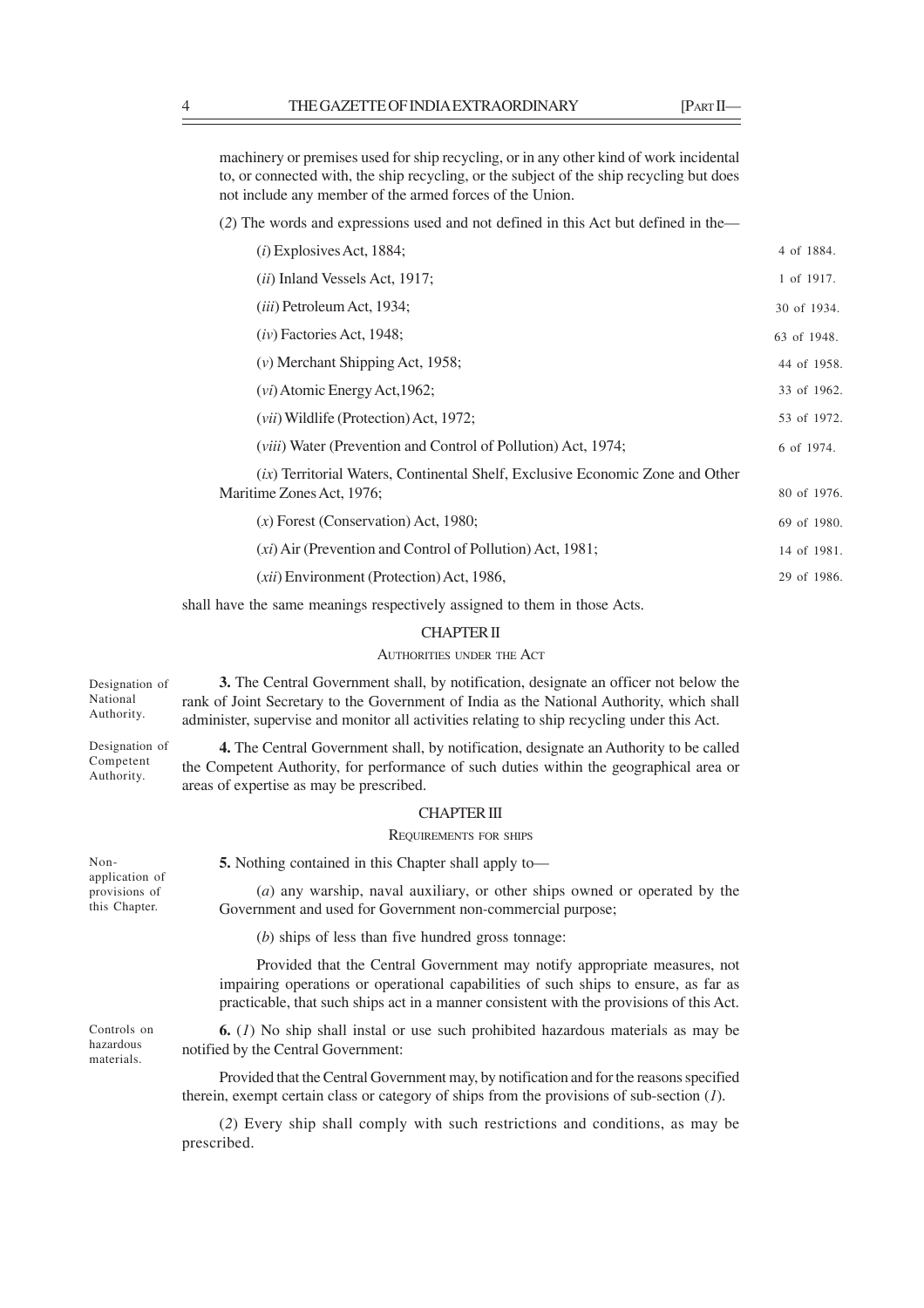**7.** (*1*) The National Authority or such person or organisation, as the Central Government may by notification authorise, shall carry out following surveys of the ships–– Surveys.

(*a*) an initial survey before the issue of certificate on inventory of hazardous materials, so as to verify such requirements as may be prescribed;

(*b*) a renewal survey at intervals not exceeding five years as may be prescribed;

(*c*) an additional survey either general or partial, at the request of the ship owner after a change, replacement or significant repair of the structure, equipment, systems, fittings, arrangements or material;

(*d*) a final survey prior to the ship being taken out of service and before the recycling of the ship so as to verify such requirements as may be prescribed; and

(*e*) such other surveys as may be prescribed.

(*2*) The survey shall be conducted and a certificate to this effect shall be issued in accordance with the provisions of this Act and the rules or regulations made thereunder.

**8.** (*1*) The owner of every new ship shall make an application to the National Authority for a certificate on inventory of hazardous materials for the purposes of this Act and such certificate shall be specific to each ship:

Certificate on inventory of hazardous materials.

Provided that the existing ships on the date of commencement of this Act and for which the certificate on inventory of hazardous materials had not been issued, the owner of such ship shall make an application to the National Authority within a period of five years from the date of commencement of this Act:

Provided further that a certificate on inventory of hazardous materials issued by any Administration shall be valid for the purposes of this Act.

(*2*) The terms and conditions, the format and the manner for granting the certificate on inventory of hazardous materials shall be such as may be prescribed.

(*3*) The certificate on inventory of hazardous materials shall be properly maintained and updated throughout the operational life of the ship, reflecting the new installations containing hazardous materials and relevant changes in the ship structure and equipment.

*Explanation*.—For the purposes of this sub-section, the expression "new installation" includes systems, equipment, insulation or other material installed on a ship after the date of coming into force of this Act.

(*4*) The certificate on inventory of hazardous materials shall be endorsed by the National Authority after successful completion of an additional survey conducted in accordance with clause (*c*) of sub-section (*1*) of section 7.

*Explanation*.––For the purposes of this section, the expressions––

(*i*) "existing ship" means a ship which is not a new ship;

(*ii*) "new ship" means a ship,––

(*a*) for which the building contract is placed on or after the date of coming into force of this Act; or

(*b*) other than the ship referred to in sub-clause (*a*), the keel of which is laid or which is at a similar stage of construction after six months from the date of coming into force of this Act; or

(*c*) which is to be delivered after thirty months from the date of coming into force of this Act,

and which is intended to be registered in India.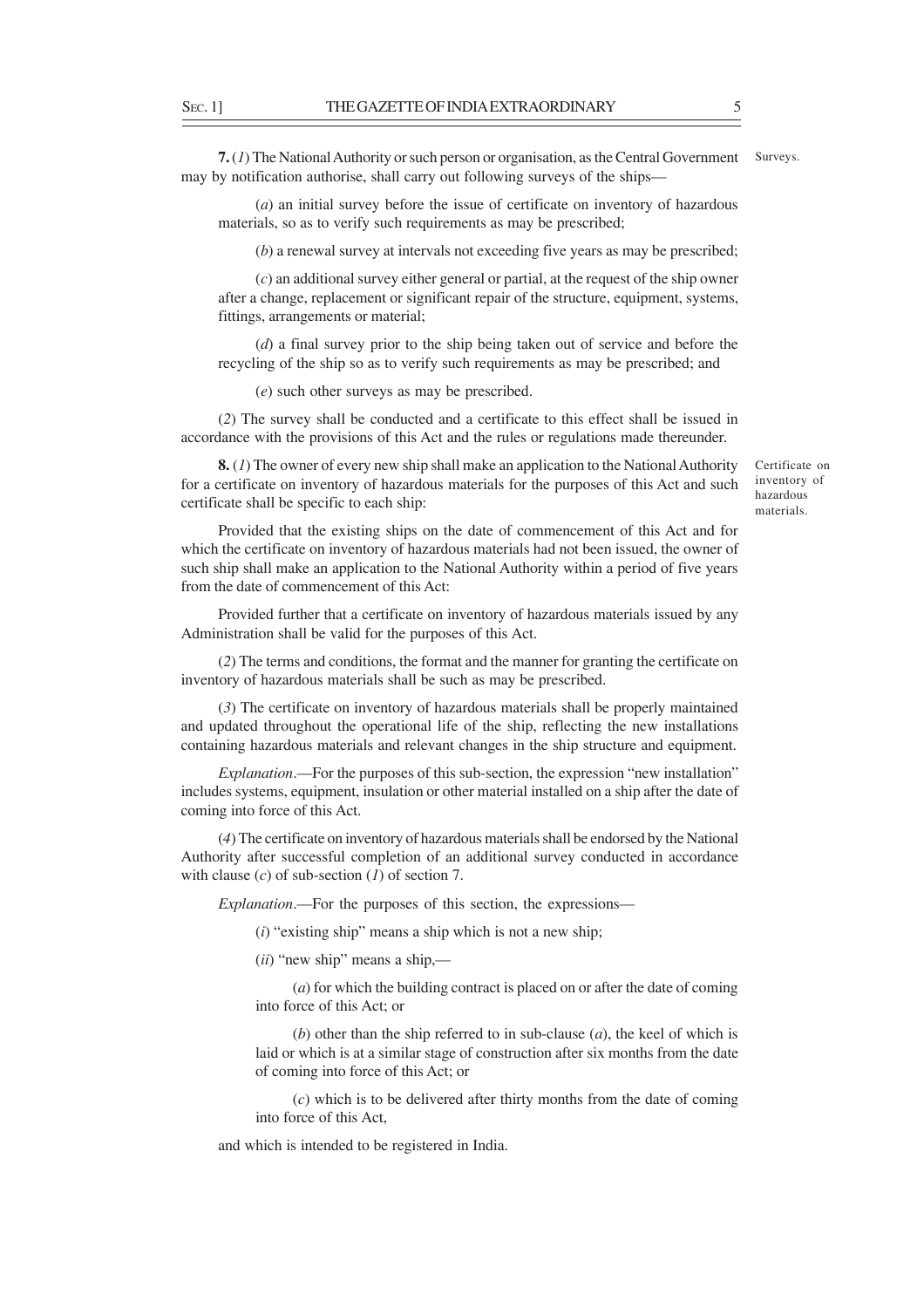Validity of certificate.

**9.** The certificate referred to in sub-section (*1*) of section 8 shall be issued or renewed for such period, not exceeding five years, as may be prescribed:

Provided that where validity of certificate on inventory of hazardous material expires at a time when a ship is not in the port in which it is to be surveyed, the Administration may extend the period of validity of such certificate and this extension shall be granted only––

(*a*) for the purpose of allowing the ship to complete its voyage to the port in which it is to be surveyed; or

(*b*) in cases where it appears proper and reasonable to the Administration to do so:

Provided further that no certificate shall be extended for a period longer than three months, and a ship to which an extension is granted shall not, on its arrival on the port in which it is to be surveyed, be entitled by virtue of such extension to leave that port without having the certificate renewed.

Suspension or cancellation of certificate.

**10.** The certificate on inventory of hazardous materials shall be liable to be suspended or cancelled by the National Authority in any of the following cases, namely:––

(*i*) if the ship, *prima facie,* does not comply with the particulars of the certificate;

(*ii*) where the inventory of hazardous materials is not properly maintained and updated with such changes in the ship structure and equipment as may be prescribed;

(*iii*) in case of transfer of the ship to the flag of another State;

(*iv*) if the survey specified by the Administration is not completed within the period specified in section 7; or

(*v*) if endorsement of certificate does not disclose,––

(*a*) conduct of an additional survey as required under section 7; or

(*b*) extension of the validity of the certificate required under section 9:

Provided that no certificate under this section shall be suspended or cancelled unless the owner of the ship has been given an opportunity of being heard.

## CHAPTER IV

## SHIP RECYCLING FACILITY

**11.** No Ship Recycler shall recycle a ship, unless the ship recycling facility is authorised as per the procedure laid down in section 12.

Authorisation of ship recycling facility.

Ship recycling facility management plan and procedure for authorisation of ship recycling facility.

**12.** (*1*) A Ship Recycler seeking a certificate of authorisation for ship recycling facility from the Competent Authority or an organisation recognised by it, shall prepare a ship recycling facility management plan as specified by the regulations and submit an application to the Competent Authority.

(*2*) Every application for authorisation under sub-section (*1*), shall be made to the Competent Authority in such form and manner and accompanied by such fee as may be prescribed.

(*3*) Every ship recycling facility engaged in recycling of ships, immediately before the commencement of this Act, shall apply for authorisation within sixty days from the date of such commencement.

(*4*) Subject to the provisions of sub-section (*3*), every ship recycling facility engaged in recycling of ships, immediately before the commencement of this Act shall cease to conduct any such recycling on the expiry of six months from the date of commencement of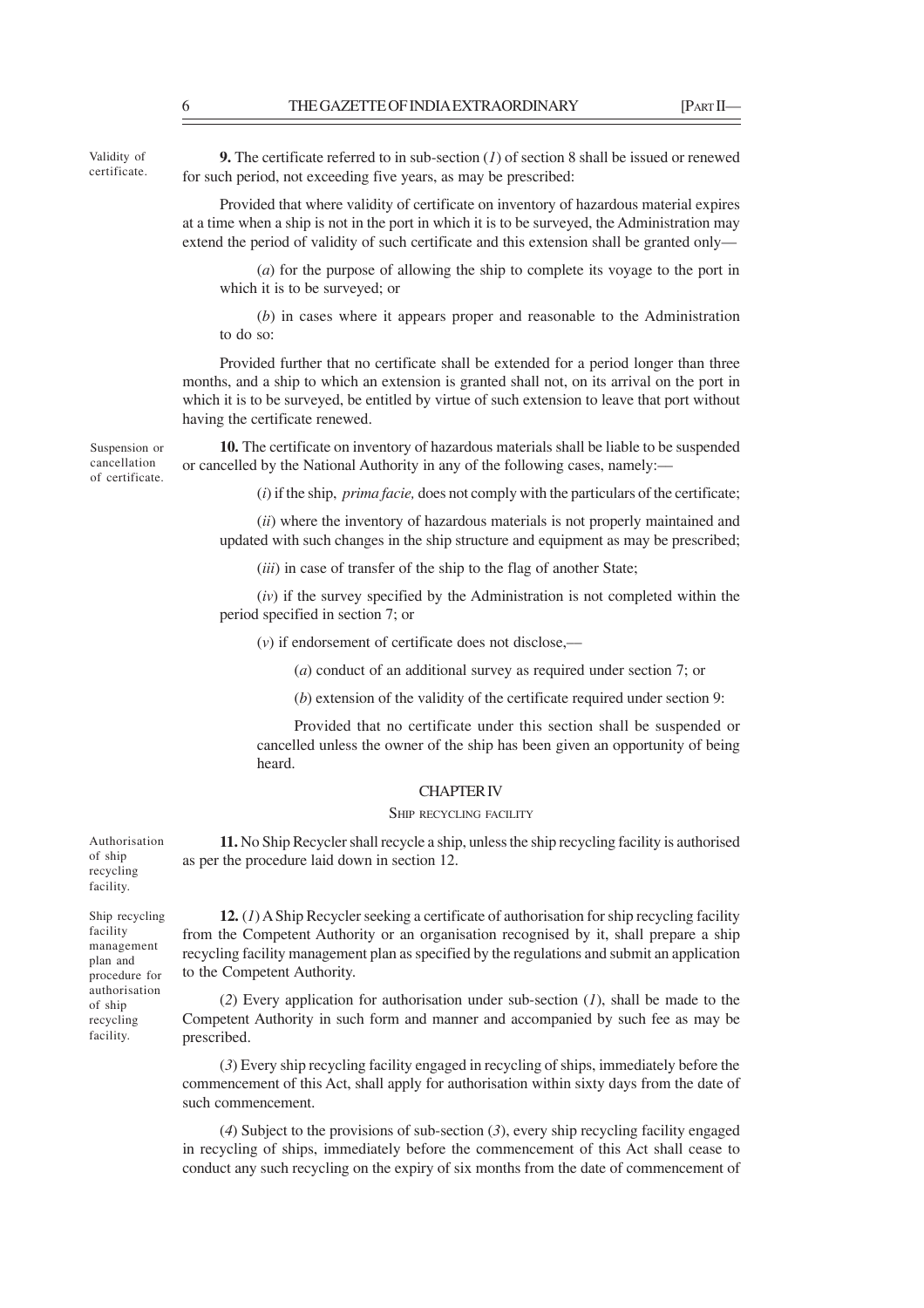this Act unless such ship recycling facility has applied for authorisation and is so authorised or till such application is disposed of, whichever is earlier.

(*5*) No ship recycling facility shall be authorised under this Act unless the Competent Authority is satisfied that such facility maintains such equipment and standards as may be specified by the regulations.

(*6*) The Competent Authority shall, after holding an enquiry and after satisfying itself that the applicant has complied with all the requirements of this Act and the rules and the regulations made thereunder, grant a certificate of authorisation in such format as may be specified by the regulations.

(*7*) If, after an enquiry and after giving to the applicant an opportunity of being heard, the Competent Authority is satisfied that the applicant has not complied with the requirements of this Act, or the rules or regulations made thereunder, it shall, for reasons to be recorded in writing, reject the application for authorisation.

(*8*) Every certificate of authorisation for ship recycling facility shall be valid for such period not exceeding five years as may be specified by the regulations.

(*9*) Every certificate of authorisation shall be renewed in such manner and after such period and on payment of such fee as may be prescribed.

(*10*) The Competent Authority shall undertake an annual audit of every ship recycling facility to satisfy compliance with the requirements of this Act, the rules and regulations made thereunder and forward such audit report to the National Authority.

**13.** (*1*) The Competent Authority may, whenever it considers necessary, for the reasons to be recorded in writing, conduct an enquiry or inspection of a ship recycling facility and issue a notice to the Ship Recycler to show cause as to why the authorisation of his ship recycling facility should not be suspended or cancelled for the reasons mentioned in the notice.

(*2*) The manner of enquiry or inspection by the Competent Authority shall be such as may be specified by the regulations.

(*3*) If the Competent Authority is satisfied that there has been a breach of the provisions of this Act or the rules or the regulations made thereunder, it may, without prejudice to any criminal action that it may take against such Ship Recycler, suspend or cancel the authorisation of his ship recycling facility:

Provided that no such authorisation shall be suspended or cancelled without giving an opportunity of being heard in the matter to the Ship Recycler.

(*4*) Notwithstanding anything contained in sub-sections (*1*) and (*2*), if the Competent Authority is of the opinion that it is necessary or expedient so to do in public interest, it may, for reasons to be recorded in writing, suspend or cancel the authorisation of any ship recycling facility without issuing any notice referred to in sub-section (*1*).

**14.** Every Ship Recycler shall maintain adequate measures for emergency preparedness and response in accordance with the provisions of the Factories Act, 1948 in his ship recycling facility. 63 of 1948.

> **15.** (*1*) Every Ship Recycler shall provide adequate measures for safety, health, training and welfare of workers in his ship recycling facility and for this purpose, the provisions of the Factories Act, 1948 shall apply.

> (*2*) Every Ship Recycler shall provide an individual or comprehensive insurance coverage for the regular and temporary workers in such manner as may be prescribed.

Suspension or cancellation of authorisation.

Emergency preparedness and response.

Workers safety, training and insurance.

63 of 1948.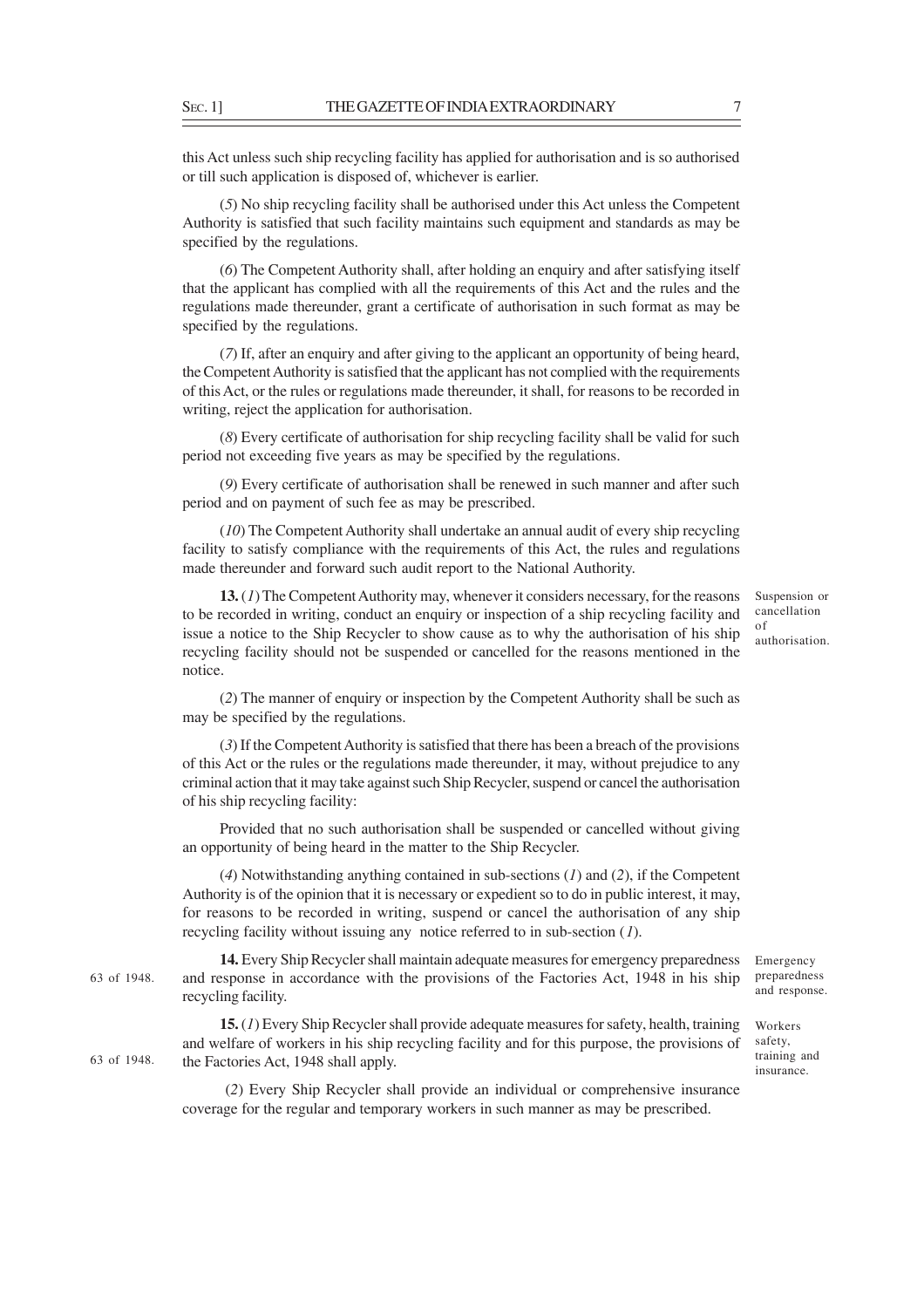# CHAPTER V

# PROCESS OF RECYCLING OF SHIPS

**16.** (*1*) The owner of a ship who intends to recycle his ship shall make an application to the National Authority for a ready for recycling certificate in such form, manner, and accompanied by such fee as may be specified by the regulations or the Administration concerned as per the procedure determined by such Administration.

(*2*) A ready for recycling certificate referred to in sub-section (*1*) may be issued after successful completion of a survey and shall be valid for a period of three months from the date of its issue:

Provided that the period of validity may be extended by the National Authority for such reasons as may be specified by the regulations or the Administration concerned as per the reasons determined by such Administration.

(*3*) A ready for recycling certificate shall cease to be valid, if the condition of the ship does not correspond with the particulars of the certificate.

Ship recycling

**17.** (*1*) No Ship Recycler shall recycle any ship without a ship recycling plan prepared in accordance with the guidelines issued under sub-section (*2*) and approved by the Competent Authority.

 (*2*) The National Authority may specify the guidelines for the preparation of a ship recycling plan for different categories of ships:

 Provided that the Competent Authority may, after hearing the Ship Recycler, refuse to approve the ship recycling plan if it has reasons to believe that the plan does not comply with the guidelines specified by the National Authority.

(*3*) Where the Competent Authority fails to convey its decision regarding approval of the ship recycling plan within fifteen days of its submission, the plan shall be deemed to have been approved.

General requirements.

Obligations on part of ship owner.

**18.** (*1*) No ship shall be recycled without the written permission or, as the case may be, the deemed permission of the Competent Authority obtained in such manner as may be specified by the regulations.

(*2*) Any ship registered in India and intended to be recycled outside the territory of India shall be recycled only at a ship recycling facility duly authorised by such authority as may be specified by the regulations.

**19.** (*1*) The owner of a ship which is intended to be recycled within the territory of India shall—

 (*i*) give an advance intimation to the Maritime Rescue Co-ordination Centre and the Competent Authority about the date of arrival, in such manner as may be prescribed;

(*ii*) clear all port dues, if any, upon arriving at the port and submit the documents as specified in the regulations; and

(*iii*) keep the ship clear of cargo residues and shall minimise any remaining fuel oil and wastes on board.

 (*2*) The owner of a tanker which is intended to be recycled within the territory of India shall fulfil such conditions for safe-for-entry or safe-for-hotwork or both, as specified by the regulations.

Procedure for grant of permission for ship recycling.

**20.** (*1*) The Competent Authority shall grant permission for recycling only after physical inspection of the ship and for this purpose it may requisition the services of representatives of such agencies as may be prescribed.

Ready for recycling certificate.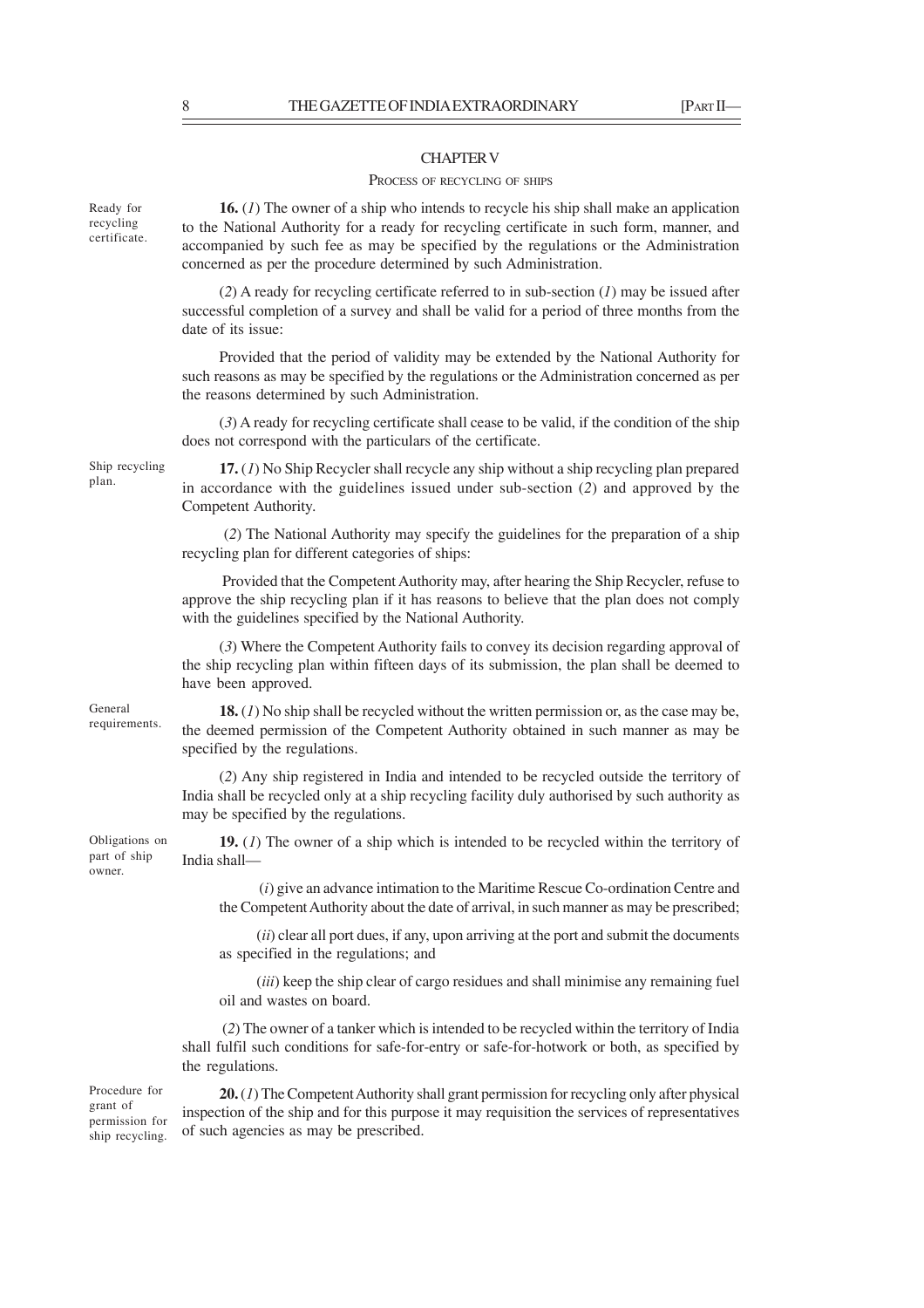(*2*) Where the Competent Authority fails to convey its decision regarding grant of permission within fifteen days of receipt of application, the permission shall be deemed to have been granted.

 (*3*) The Competent Authority may deny permission for recycling for reasons to be recorded in writing after affording an opportunity of being heard to the ship owner.

 (*4*) The Ship Recycler, on receipt of a copy of permission to recycle the ship, shall issue a statement of acceptance to the ship owner under intimation to the Competent Authority in such form and manner as may be specified by the regulations and thereafter the ship owner may get the ship de-registered.

**21.** Every Ship Recycler shall,—

(*a*) ensure safe and environmentally sound removal and management of hazardous materials from a ship; and

(*b*) comply with such requirements related to basic infrastructure facilities including those related to environmentally safe disposal or management of wastes and hazardous materials, in such manner as may be specified by the regulations.

**22.** (*1*) Every Ship Recycler shall,—

 (*i*) ensure that there is no damage caused to the environment in any form due to the recycling activities at the ship recycling facility; and

(*ii*) take necessary measures for protection of the environment.

 (*2*) In case of oil spill in the facility, the Ship Recycler shall be served a notice by the Competent Authority to take remedial action in such manner as may be specified by the regulations.

 (*3*) For contravention of the provisions of this section, the Ship Recycler shall be liable to pay such environmental damages and cleanup operation compensation in such manner as may be prescribed.

# CHAPTER VI

### REPORTING REQUIREMENTS

**23.** When a ship is recycled in accordance with the provisions of this Act, a statement of completion containing such particulars as may be specified by the regulations shall be submitted by the Ship Recycler to the Competent Authority.

**24.** The Competent Authority shall give report to the National Authority, from time to time, which shall include information comprising the list of approved facilities, list of ships which have not complied with the provisions of this Act and action taken on such ships and list of ships recycled, as may be required by the National Authority.

# CHAPTER VII

# **APPEALS**

**25.** (*1*) Any person who is aggrieved by any decision made by the Competent Authority or the authorised surveyor or any authorised organisation or authorised person may file an appeal to the National Authority within a period of thirty days from the date of receipt of such decision in such manner as may be prescribed:

 Provided that in respect of matters under any other law for the time being in force for which an appellate provision exists, in such law, then the appellant shall file the appeal to the authority specified in such law.

(*2*) The appeal filed under sub-section (*1*) shall be disposed of in such manner as may be prescribed.

Statement of completion.

Report to National Authority.

Appeal against decision of Competent Authority.

Safe and environmentally sound management of hazardous materials.

Obligation on Ship Recycler to take measures for protection of environment.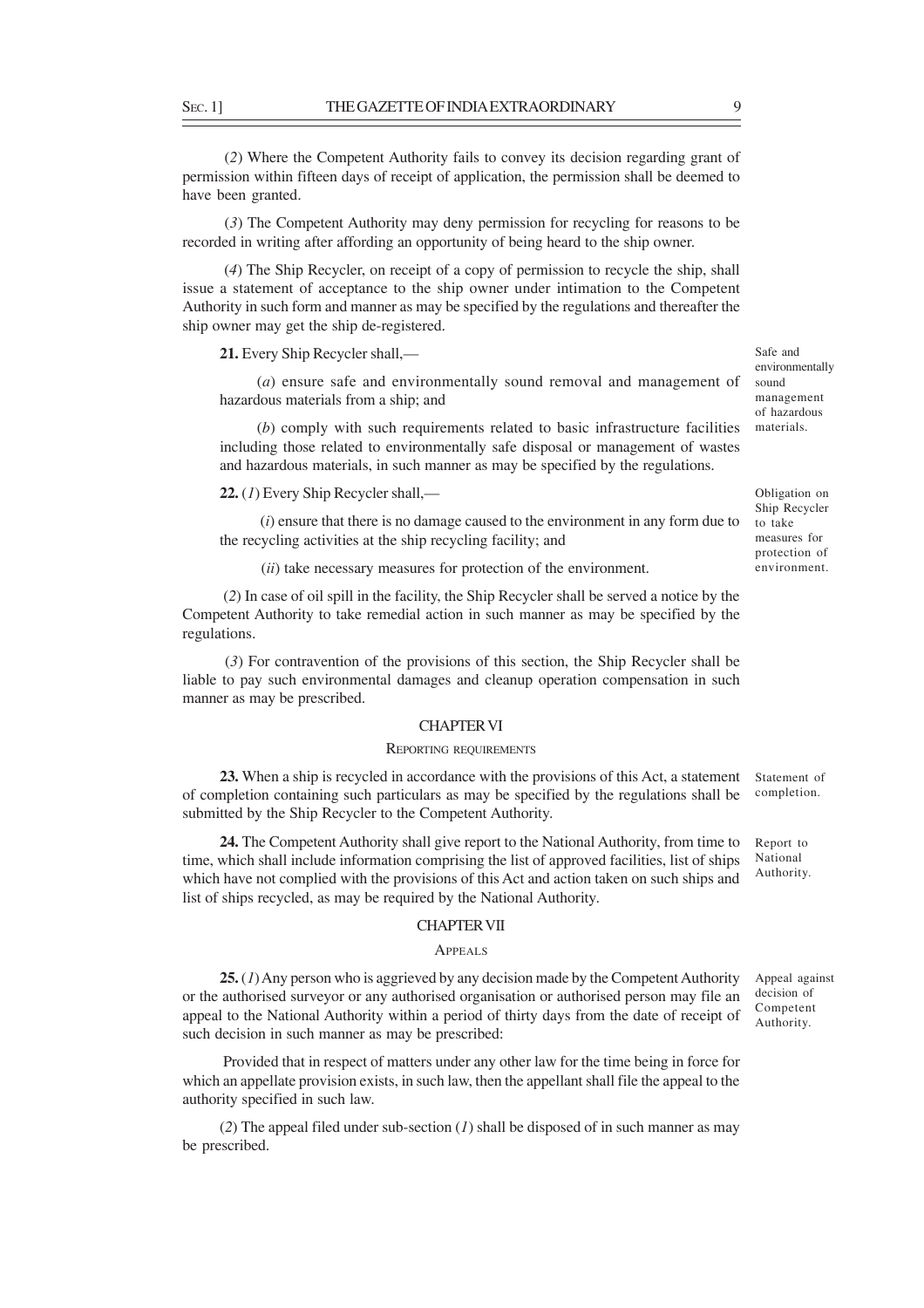Appeal against decision of National Authority.

**26.** (*1*) Any person who is aggrieved by any decision made by the National Authority may file an appeal to the Central Government within a period of thirty days from the date of receipt of such decision in such manner as may be prescribed.

 (*2*) The appeal filed under sub-section (*1*) shall be disposed of in such manner as may be prescribed.

# CHAPTER VIII

POWERS AND FUNCTIONS OF NATIONAL AUTHORITY, COMPETENT AUTHORITY AND CENTRAL GOVERNMENT

Power to search and seize records, etc.

 **27.** (*1*) If the National Authority or the Competent Authority has reason to believe that an offence under this Act has been or is being committed at any ship recycling facility, such Authority or any officer authorised therefor in this behalf may, subject to the rules and regulations made under this Act, enter and search at all reasonable times with such assistance, if any, as such Authority or officer considers necessary, such ship recycling facility and examine any record, register, document, equipment or any other material object found therein and seize the same if such Authority or officer has reason to believe that it may furnish evidence of the commission of an offence punishable under this Act.

 (*2*) The provisions of the Code of Criminal Procedure, 1973 relating to searches and seizures shall, so far as may be, apply to every search or seizure made under this Act. 2 of 1974.

Power to inspect, dismiss, exclude or detain a ship.

**28.** (*1*) The National Authority or Administration or any Survey authorised by it, may inspect any ship, at a reasonable time, while at any port or within Indian waters:

 Provided that any such inspection shall be only for the purpose of verifying that there is on board either a certificate on inventory of hazardous materials or a ready for recycling certificate.

 (*2*) The National Authority may dismiss, exclude or detain the ship from its ports or within Indian waters in case of,—

(*a*) failure to carry a valid certificate on inventory of hazardous materials or a valid ready for recycling certificate or both, as applicable; or

(*b*) non-compliance with the control measures for hazardous materials notified by the Central Government.

 (*3*) A ship detained under sub-section (*2*) shall remain under detention till such time until the non-compliance is rectified or till such time until permission is granted by the National Authority for such detained ship to proceed to an appropriate repair yard or port, without danger to the ship, environment or persons on board.

 (*4*) Any Commissioned Officer of the Indian Navy or Indian Coast Guard or any Port Officer, Pilot, Harbour Master, Conservator of Port or Customs Collector may detain the ship, the detention of which is authorised or ordered to be detained under this Act.

Power to exempt.

**29.** (*1*) Notwithstanding anything contained in this Act, the Central Government may, by order in writing and upon such conditions, if any, as it may think fit to impose, exempt any vessel or any class thereof, ship recycling facility or Ship Recycler from any specified requirement contained in or prescribed in pursuance of this Act or dispense with the observance of any such requirement, if it is satisfied that the requirement has been substantially complied with or that compliance with the requirement is or ought to be dispensed within the circumstances of the case.

 (*2*) Where an exemption granted under sub-section (*1*) is subject to any conditions, a breach of any of those conditions shall, without prejudice to any other remedy, be deemed to be an offence under this Act.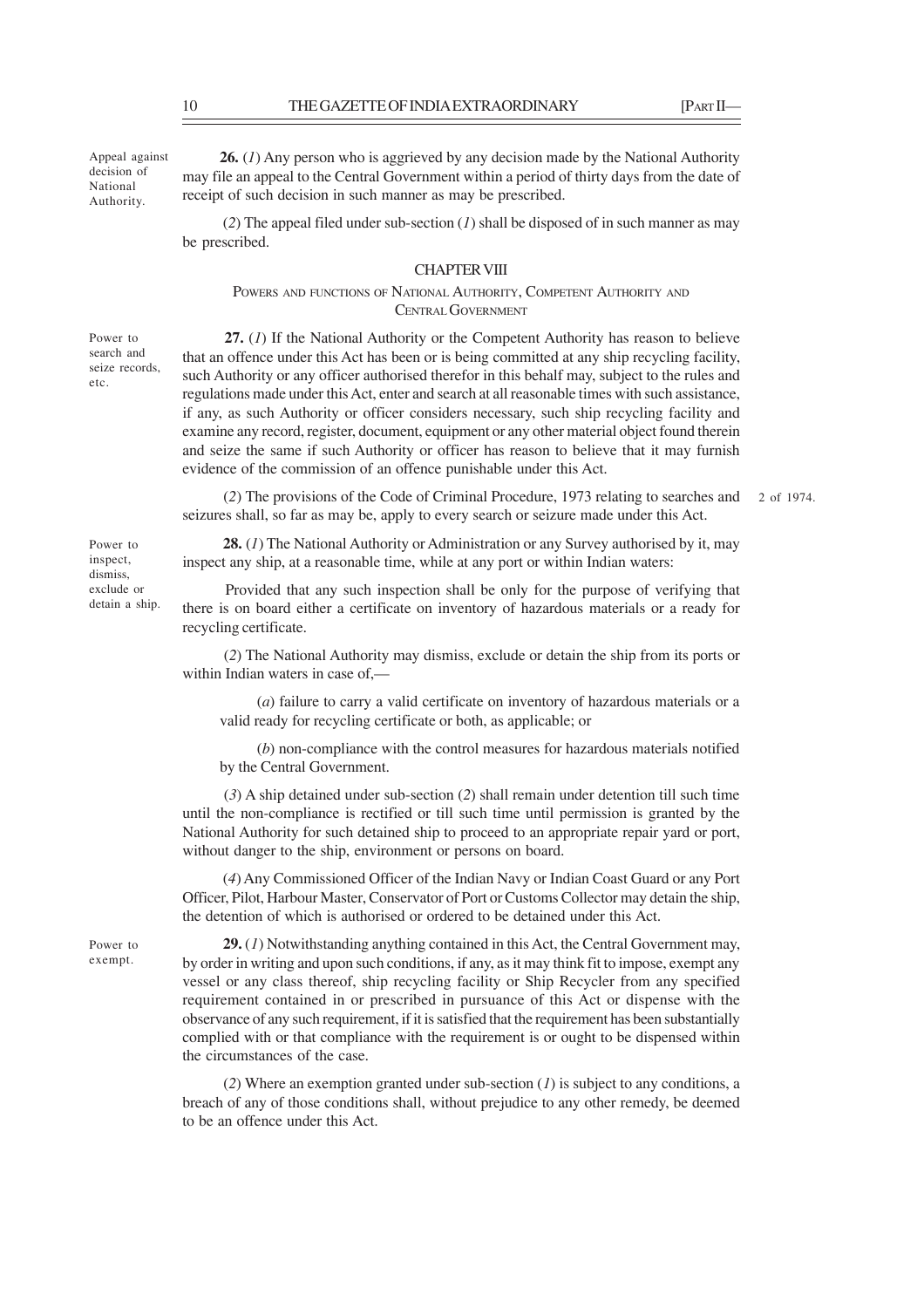**30.** The provisions of this Act shall not apply to such category of Indian ships, as the Central Government may, from time to time, by notification specify: Act not to apply to certain ships.

Provided that such ships shall be required to act in such manner as may be prescribed.

# CHAPTER IX

#### OFFENCES, PENALTIES AND COMPENSATION

**31.** (*1*) Whoever instals or uses any prohibited hazardous material in a ship in contravention of the provisions of this Act or rules or regulations made thereunder shall be punishable with imprisonment for a term which may extend to three months or with fine which may extend to five lakh rupees or with both.

(*2*) Whoever contravenes the provisions of section 12 shall be punishable with imprisonment for a term which may extend to one year or with fine which may extend to ten lakh rupees or with both.

(*3*) Whoever contravenes the provisions of sub-section (*1*) of section 17 shall be punishable with imprisonment for a term which may extend to one year or with fine which may extend to ten lakh rupees or with both.

(*4*) Whoever contravenes the provisions of sub-section (*1*) of section 18, shall be punishable with imprisonment for a term which may extend to one year or with fine which may extend to ten lakh rupees or with both.

(*5*) Whoever fails to ensure safe and environmentally sound removal and management of any hazardous material from a ship in accordance with the regulations shall be punishable with an imprisonment for a term which may extend to six months or with fine which may extend to five lakh rupees or with both.

(*6*) Whoever fails to respond to the notice issued for oil spill under sub-section (*2*) of section 22 shall be punishable—

 (*i*) with a fine which may extend to five lakh rupees in case of non response within twelve hours of issuance of first notice;

 (*ii*) with a fine which may extend to ten lakh rupees in case of non response within twenty-four hours of issue of second notice; and

(*iii*) with an imprisonment which may extend to three months and with a fine which may extend to ten lakh rupees in case of non response beyond twenty-four hours of issue of third notice.

**32.** Whoever contravenes any of the provisions of this Act or any rules or regulations made thereunder, for which no specific punishment has been provided in this Act, shall be punishable with imprisonment for a term which may extend to three months or with fine, which may extend to two lakh rupees or with both and, in the case of a continuing contravention, with an additional fine which may extend to five thousand rupees for every day during which such contravention continues after the conviction for the first such contravention.

**33.** (*1*) If any ship, after detention or after service of any notice or order for such detention, proceeds to sea before it is released by the National Authority, the owner or master of the ship shall be guilty of an offence under this Act.

(*2*) Whoever restrains or detains or forcibly takes to sea, any person authorised under this Act to detain or survey the ship, on the execution of his duty, the owner, master or agent of such ship shall each be liable to pay all expenses of, and incidental to, such person being so taken to sea and shall also be guilty of an offence under this Act.

Penalty for contravention of provisions of this Act or rules or regulations for which no specific punishment is provided.

Punishment for other offences.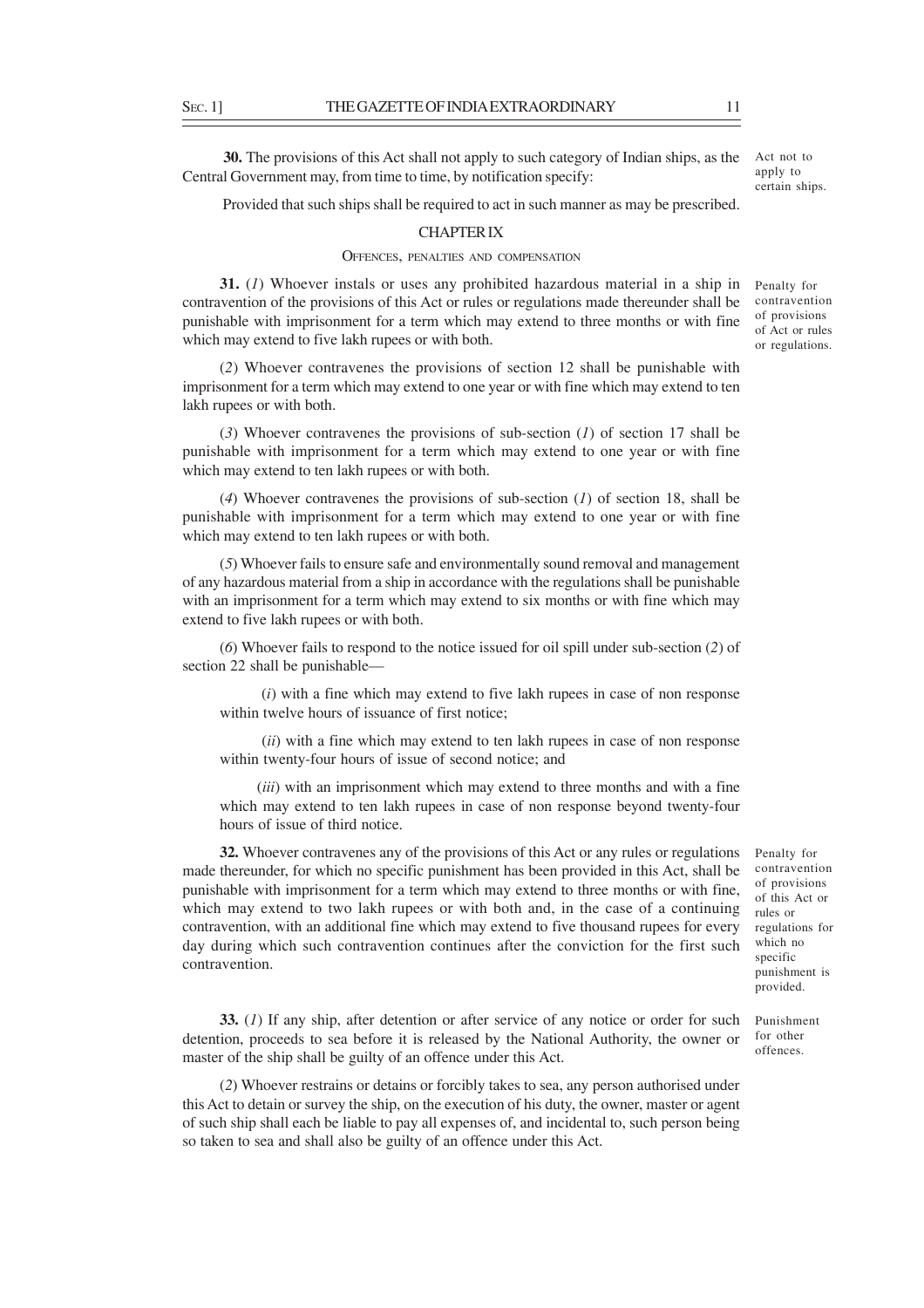**34.** (*1*) Where an offence under this Act has been committed by a company, every person who, at the time the offence was committed was in charge of, and was responsible to the company for the conduct of the business of the company, as well as the company, shall be deemed to be guilty of the offence and shall be liable to be proceeded against and punished accordingly:

 Provided that nothing contained in this sub-section shall render any such person liable to any punishment, provided in this Act, if he proves that the offence was committed without his knowledge or that he had exercised all due diligence to prevent the commission of such offence.

(*2*) Notwithstanding anything contained in sub-section (*1*), where an offence under this Act has been committed by a company and it is proved that the offence has been committed with the consent or connivance of, or is attributable to any neglect on the part of any director, manager, secretary or other officer of the company, such director, manager, secretary or other officer shall also be deemed to be guilty of that offence and shall be liable to be proceeded against and punished accordingly.

*Explanation.—*For the purposes of this section,—

(*a*) "company" means any body corporate and includes a co-operative society, firm or other association of individuals; and

(*b*) "director" means a whole time director in the company and in relation to a firm means a partner in the firm.

| Offences to be<br>non-<br>cognizable,<br>bailable and<br>compoundable. | <b>35.</b> Notwithstanding anything contained in the Code of Criminal Procedure, 1973, 2 of 1974.<br>every offence under this Act shall be non-cognizable, bailable and compoundable. |  |
|------------------------------------------------------------------------|---------------------------------------------------------------------------------------------------------------------------------------------------------------------------------------|--|
|                                                                        |                                                                                                                                                                                       |  |

**36.** No court shall take cognizance of an offence under this Act except on a complaint made by— Cognizance of offences.

(*a*) the Central Government;

(*b*) the National Authority or an officer authorised in this behalf; or

(*c*) the Competent Authority or an officer authorised in this behalf.

**37.** When any owner or master or agent is convicted of an offence under sub-section (*2*) of section 33, the amount payable on account of expenses by such owner or master or agent shall be determined and recovered in such manner as may be prescribed.

**38.** Any person committing any offence under this Act or any rules made thereunder, may be tried for such offence in any place in which he may be found, or in any Court which the Central Government may, by notification, direct in this behalf, or in any Court in which he might be tried under any other law for the time being in force.

**39.** (*1*) Where a ship is unduly detained or delayed as a result of an inspection or investigation without any reasonable cause, then, such ship shall be entitled to compensation for any loss or damage suffered thereby.

 (*2*) The rate of compensation referred to in sub-section (*1*), the method of calculation and the manner of payment of such compensation shall be such as may be prescribed.

 (*3*) For the purpose of adjudging compensation under this section, the Central Government may, by notification, nominate an officer of the Central Government, not below the rank of Joint Secretary to the Government of India, to be an adjudicating officer for holding an inquiry in the prescribed manner, after giving any person concerned an opportunity of being heard.

Amount payable by owner, master or agent. Place of trial and jurisdiction of court.

Compensation.

Offences by companies.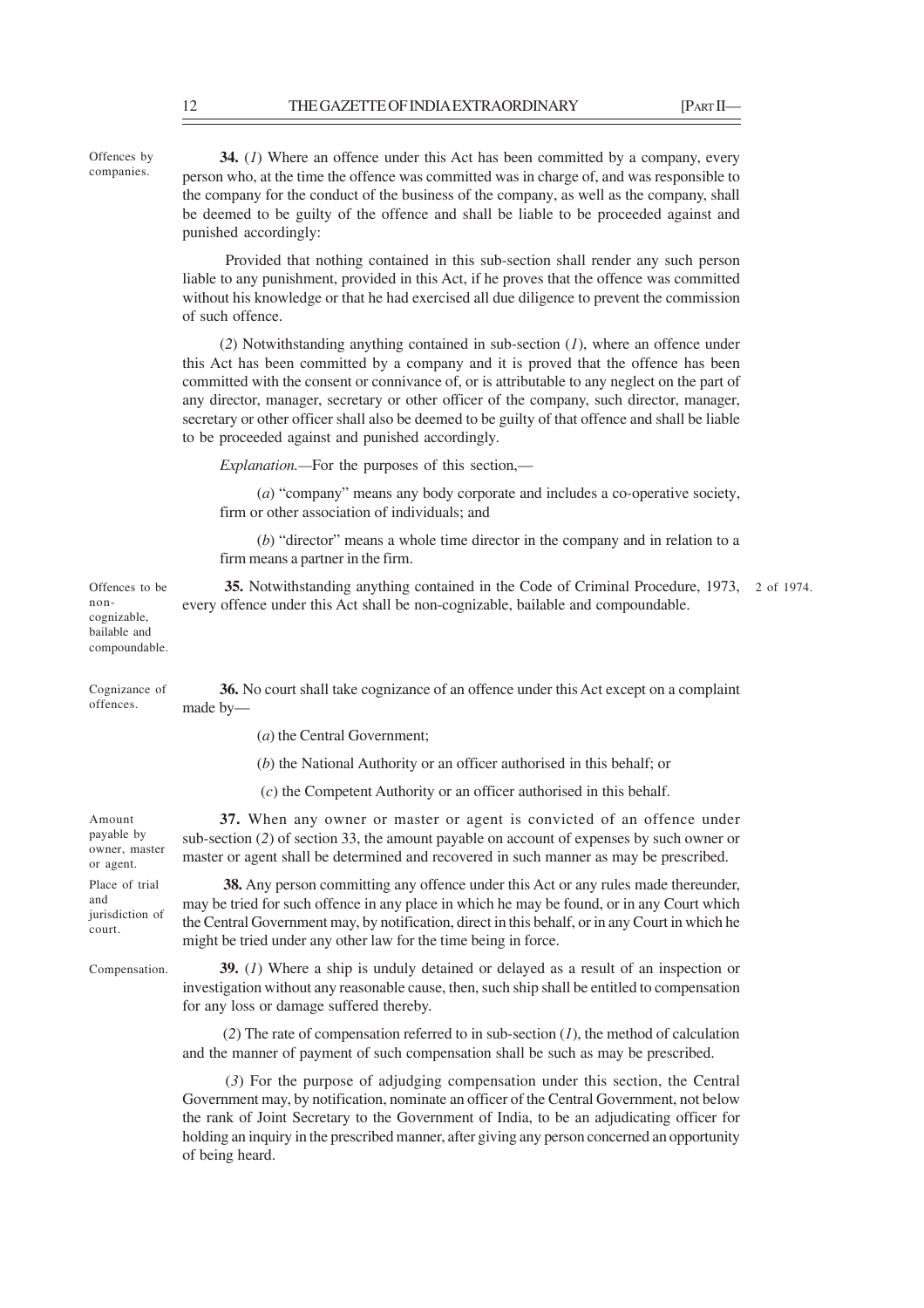### CHAPTER X

#### **MISCELLANEOUS**

**40.** (*1*) The Central Government may, by general or special order, subject to such Delegation of conditions and restrictions as may be provided in such order, direct that any power, authority or jurisdiction exercisable by it under or in relation to a provision of this Act (except the power to make rules), be exercisable also by the National Authority or Competent Authority or such other officer not below the rank of Joint Secretary to the Government of India.

(*2*) The National Authority or the Competent Authority may, with the previous approval of the Central Government, by general or special order, subject to such conditions and restrictions as may be provided in such order, direct that any power, authority or jurisdiction exercisable by it under or in relation to a provision of this Act (except the power to make regulations), be exercisable also by such officer or other authority as may be specified in such order.

**41.** The provisions of this Act shall be in addition to and not in derogation of any other law for the time being in force.

Act not in derogation of any other law.

make rules.

**42.** (*1*) The Central Government may, by notification, make rules to carry out the Power to provisions of this Act.

(*2*) In particular and without prejudice to the generality of the foregoing power, such rules may provide for all or any of the following matters, namely:—

(*a*) the duties of Competent Authority within the geographical area or areas of expertise under section 4;

 (*b*) the restrictions and conditions imposed on installation or use of any hazardous material, to be complied by every ship under sub-section (*2*) of section 6;

 (*c*) the requirements to be verified for the survey of ships under clauses (*a*), (*b*) and (*d*) of sub-section (*1*) of section 7;

 (*d*) the other conditions to be required for the survey of ships under clause (*e*) of sub-section (*1*) of section 7;

 (*e*) the terms and conditions, validity, the format and manner for granting the certificate on inventory of hazardous materials under sub-section (*2*) of section 8 and section 9;

(*f*) the changes in ship structures and equipment under clause (*ii*) of section 10;

 (*g*) the form, fees and the manner of making the application for authorisation of ship recycling facility under sub-section (*2*) of section 12;

 (*h*) the manner, period and fees for renewal of certificate of authorisation under sub-section (*9*) of section 12;

(*i*) the manner of providing individual or comprehensive insurance coverage for the regular and temporary workers under sub-section (*2*) of section 15;

(*j*) the manner of advance intimation about the arrival of ship under sub-section (*1*) of section 19;

(*k*) the requisition of the services of representatives of agencies for grant of permission under sub-section (*1*) of section 20;

(*l*) the liability of the Ship Recycler for environmental damages under sub-section (*3*) of section 22;

(*m*) the manner of filing an appeal against the orders of the Competent Authority and the manner of disposal of such appeal under section 25;

powers.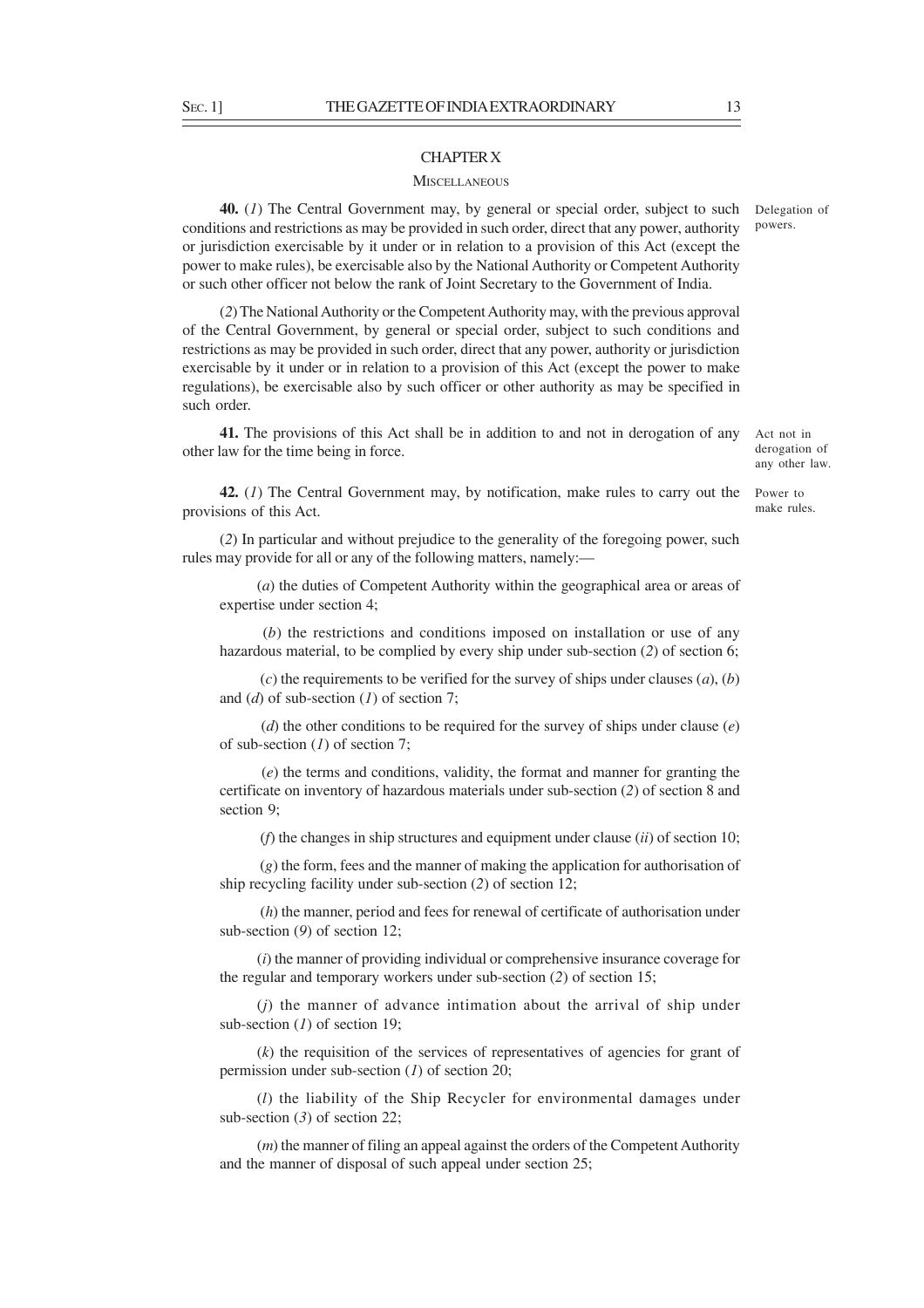(*n*) the manner of filing an appeal against the orders of National Authority and the manner of disposal of such appeal under section 26;

(*o*) the manner in which the ships are required to act for non-application of the provisions of the Act under the proviso to section 30;

 (*p*) the manner of determination and recovery of amount payable under section 37;

(*q*) the rate of compensation, method of calculation and the manner of compensation entitled by a ship under sub-section (*2*) of section 39;

 (*r*) the manner of holding an inquiry for the purpose of payment of compensation under sub-section (*3*) of section 39; and

 (*s*) any other matter which is to be, or may be, prescribed or in respect of which provision is to be made by rules.

**43.** (*1*) The National Authority with the previous approval of the Central Government, by notification in the Official Gazette, may make regulations not inconsistent with the provisions of this Act and the rules made thereunder.

 (*2*) In particular and without prejudice to the generality of the foregoing power, such regulations may provide for all or any of the following matters, namely:—

(*a*) the requirements relating to ship recycling facility under clause (*o*) of sub-section (*1*) of section 2;

 (*b*) the manner of preparation of a ship recycling facility management plan under sub-section (*1*) of section 12;

 (*c*) the equipment and other standards to be maintained by the Ship Recycler under sub-section (*5*) of section 12;

 (*d*) the form in which a certificate of authorisation shall be issued under sub-section (*6*) of section 12;

 (*e*) the period of validity of certificate of authorisation for ship recycling facility under sub-section (*8*) of section 12;

 (*f*) the manner of enquiry or inspection by the Competent Authority under sub-section (*2*) of section 13;

 (*g*) the manner of making an application to the National Authority for a ready for recycling certificate under sub-section (*1*) of section 16;

 (*h*) the manner and format for issuing of the ready for recycling certificate under sub-section (*2*) of section 16;

 (*i*) the manner of obtaining the written permission of the Competent Authority under sub-section (*1*) of section 18;

 (*j*) the authority to authorise the ship recycling facility under sub-section (*2*) of section 18;

 (*k*) submission of documents by ship owner under clause (*ii*) of sub-section (*1*) of section 19;

 (*l*) the conditions for safe-for-entry or safe-for-hotwork or both under sub-section (*2*) of section 19;

 (*m*) the form and manner of issue of statement of acceptance by the Ship Recycler under sub-section (*4*) of section 20;

Power to make regulations.